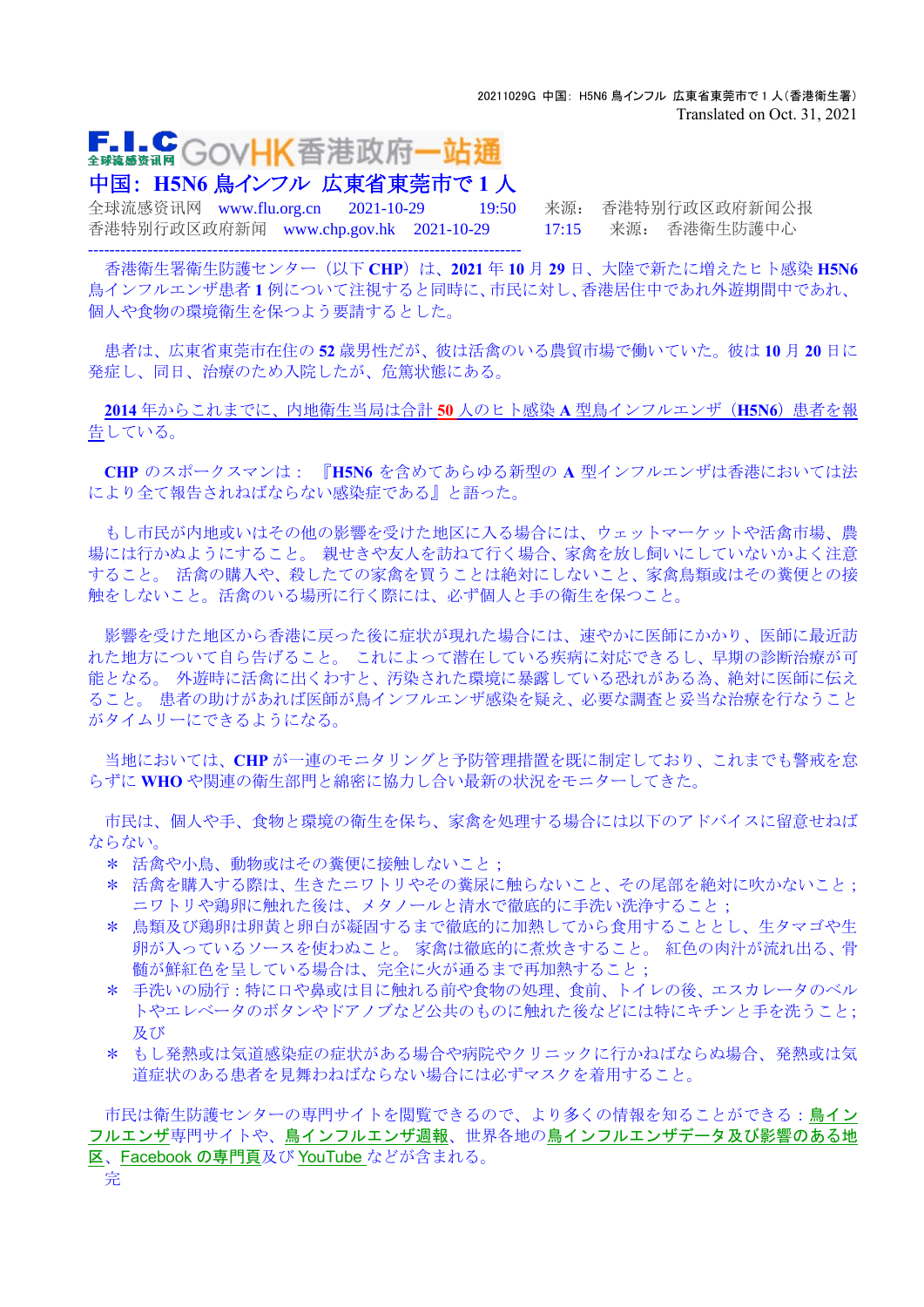香港特别行政区政府新闻公报:

**CHP** 英文: <https://www.info.gov.hk/gia/general/202110/29/P2021102900509.htm?fontSize=1>

**CHP** 中文: <https://sc.isd.gov.hk/TuniS/www.info.gov.hk/gia/general/202110/29/P2021102900510.htm>

**FIC**: <http://www.flu.org.cn/scn/news-20895.html>

## **China: Dongguan City of Guangdong reported a case of a human case of avian influenza A(H5N6)**

Global Flu Information Network www.flu.org.cn 2021-10-29 19:50 Source: Hong Kong Special Administrative Region Government Press Bulletin Hong Kong Special Administrative Region Government News www.chp.gov.hk 2021-10-29 17:15 Source: Hong Kong Center for Health Protection

--------------------------------------------------------------------------------

The Centre for Health Protection (CHP) of the Department of Health is today (October 29) closely monitoring two human cases of avian influenza A(H5N6) in the mainland, and again urged the public to maintain strict personal, food and environmental hygiene both locally and during travel.

The **Case** involved is a 52-year-old male living in Dongguan City of Guangdong Province. He was working at a farmer's market where there are live poultry stalls. He developed symptoms on October 20 and was admitted for treatment on the same day. The patient is now in critical situation.

From 2014 to date, **50** human cases of avian influenza A(H5N6) have been reported by Mainland health authorities.

"All novel influenza A infections, including H5N6, are notifiable infectious diseases in Hong Kong," a spokesman for the CHP said.

Travelers to the Mainland or other affected areas must avoid visiting wet markets, live poultry markets or farms. They should be alert to the presence of backyard poultry when visiting relatives and friends. They should also avoid purchasing live or freshly slaughtered poultry, and avoid touching poultry/birds or their droppings. They should strictly observe personal and hand hygiene when visiting any place with live poultry.

Travelers returning from affected areas should consult a doctor promptly if symptoms develop, and inform the doctor of their travel history for prompt diagnosis and treatment of potential diseases. It is essential to tell the doctor if they have seen any live poultry during travel, which may imply possible exposure to contaminated environments. This will enable the doctor to assess the possibility of avian influenza and arrange necessary investigations and appropriate treatment in a timely manner.

While local surveillance, prevention and control measures are in place, the CHP will remain vigilant and work closely with the World Health Organization and relevant health authorities to monitor the latest developments.

The public should maintain strict personal, hand, food and environmental hygiene and take heed of the advice below when handling poultry:

Avoid touching poultry, birds, animals or their droppings;

When buying live chickens, do not touch them and their droppings. Do not blow at their bottoms. Wash eggs with detergent if soiled with faecal matter and cook and consume the eggs immediately. Always wash hands thoroughly with soap and water after handling chickens and eggs;

Eggs should be cooked well until the white and yolk become firm. Do not eat raw eggs or dip cooked food into any sauce with raw eggs. Poultry should be cooked thoroughly. If there is pinkish juice running from the cooked poultry or the middle part of its bone is still red, the poultry should be cooked again until fully done;

Wash hands frequently, especially before touching the mouth, nose or eyes, before handling food or eating, and after going to the toilet, touching public installations or equipment such as escalator handrails, elevator control panels or door knobs, or when hands are dirtied by respiratory secretions after coughing or sneezing; and

Wear a mask if fever or respiratory symptoms develop, when going to a hospital or clinic, or while taking care of patients with fever or respiratory symptoms.

The public may visit the CHP's pages for more information: the [avian influenza page,](https://www.chp.gov.hk/en/features/24244.html) the [weekly Avian Influenza](https://www.chp.gov.hk/en/resources/29/332.html)  [Report,](https://www.chp.gov.hk/en/resources/29/332.html) [global statistics and affected areas of avian influenza,](https://www.chp.gov.hk/files/pdf/global_statistics_avian_influenza_c.pdf) the [Facebook Page](https://www.facebook.com/CentreforHealthProtection) and th[e YouTube Channel.](https://www.youtube.com/c/ChpGovHkChannel)